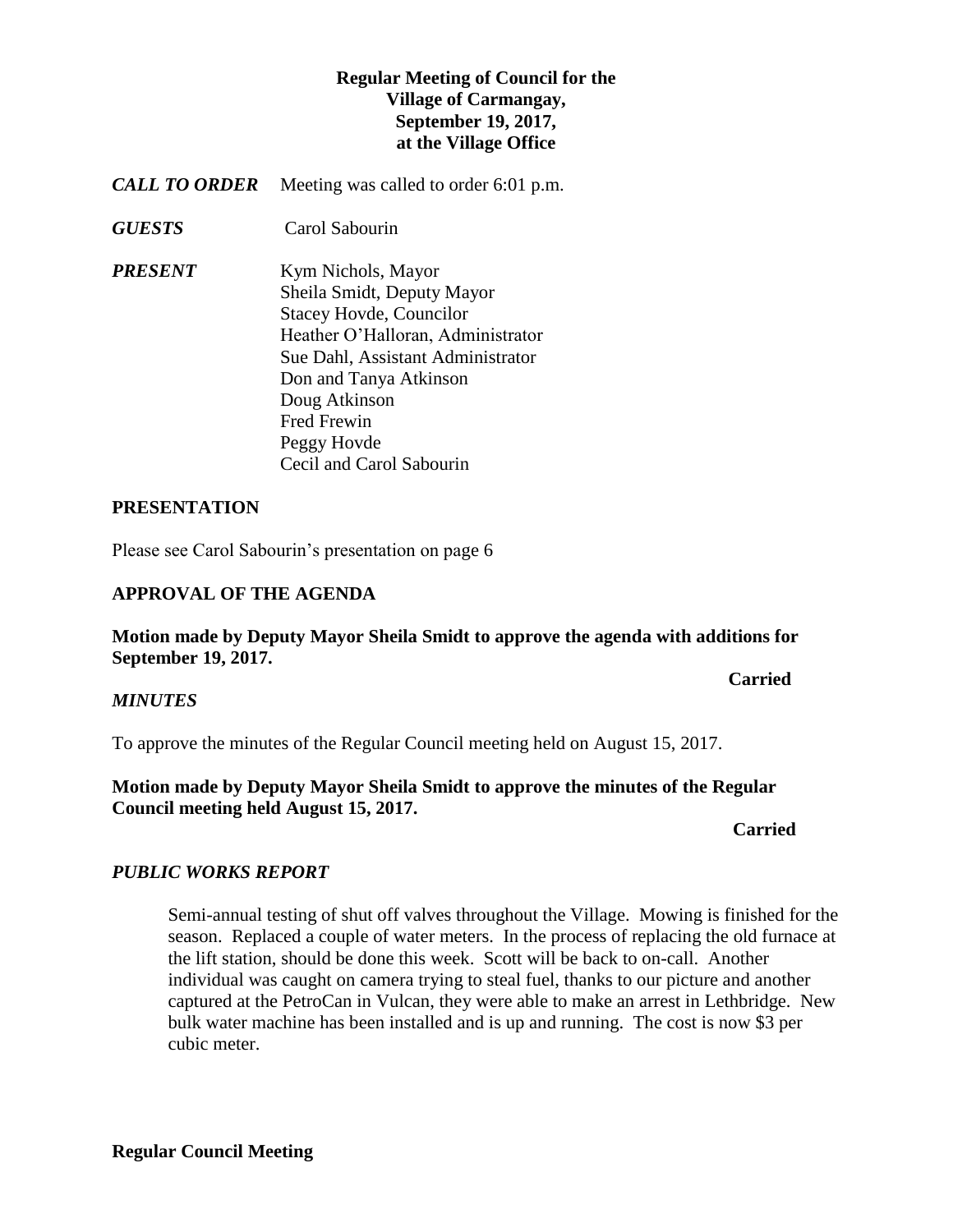#### *BUSINESS ARISING FROM THE MINUTES*

a) Wilde Bros. Invoice – Administration spoke with Mark from Wilde Bros. He felt that there was miscommunication on both sides. Wilde Bros. was willing to reduce the bill by 20%, leaving the bill \$2885.57. Discussion.

#### **Motion made by Councillor Stacey Hovde to not pay the Wilde Bros. invoice**

**1 in favor 2 opposed Defeated**

**Motion made by Deputy Mayor Sheila Smidt that Administration work with Wilde Bros to split the bill equally.**

> **2 in favor 1 opposed Carried**

b) Gay Avenue quote info – Met with Muni-max consulting, the consultant who recently completed work in Champion. Blake Termeer felt that the cost amounts provided by Wilde Bros were too low. If we wish to pursue a proper quote, he charges \$125/hour to provide a written estimate.

We also contacted Shawnee for a quote and Wes was going to try and provide us with a cost estimate. However, he has been very busy and has been unable to do so as of yet.

#### **Motion made by Councillor Stacey Hovde to accept this as information.**

#### **Carried**

#### *ADMINISTRATOR REPORT*

Utility bills processed. Arrears letters sent in regards to utilities. Prep of election/nomination materials. Info provided for those who requested it. Trying to come up with a plan to set up the cemetery records on the computer. Dealt with the RCMP and Fortis in regards to the hit and run of light pole at the school. Thankfully we do not own the pole so Fortis will absorb cost and pursue owner of vehicle. Sue has gotten all pertinent bylaws on to our website. We will be doing the prep for the ads that will need to run in the Gazette for any properties on the tax recovery list. Notice of an election will now go out. They will be mailed to each household as a bulk mail item. This is significantly cheaper as opposed to running an ad in the Advocate. The newspaper would cost us approximately \$350 per issue. Bulk mail is under \$10. There are a few people who pick up their mail in Vulcan or Champion and we will mail out those individually.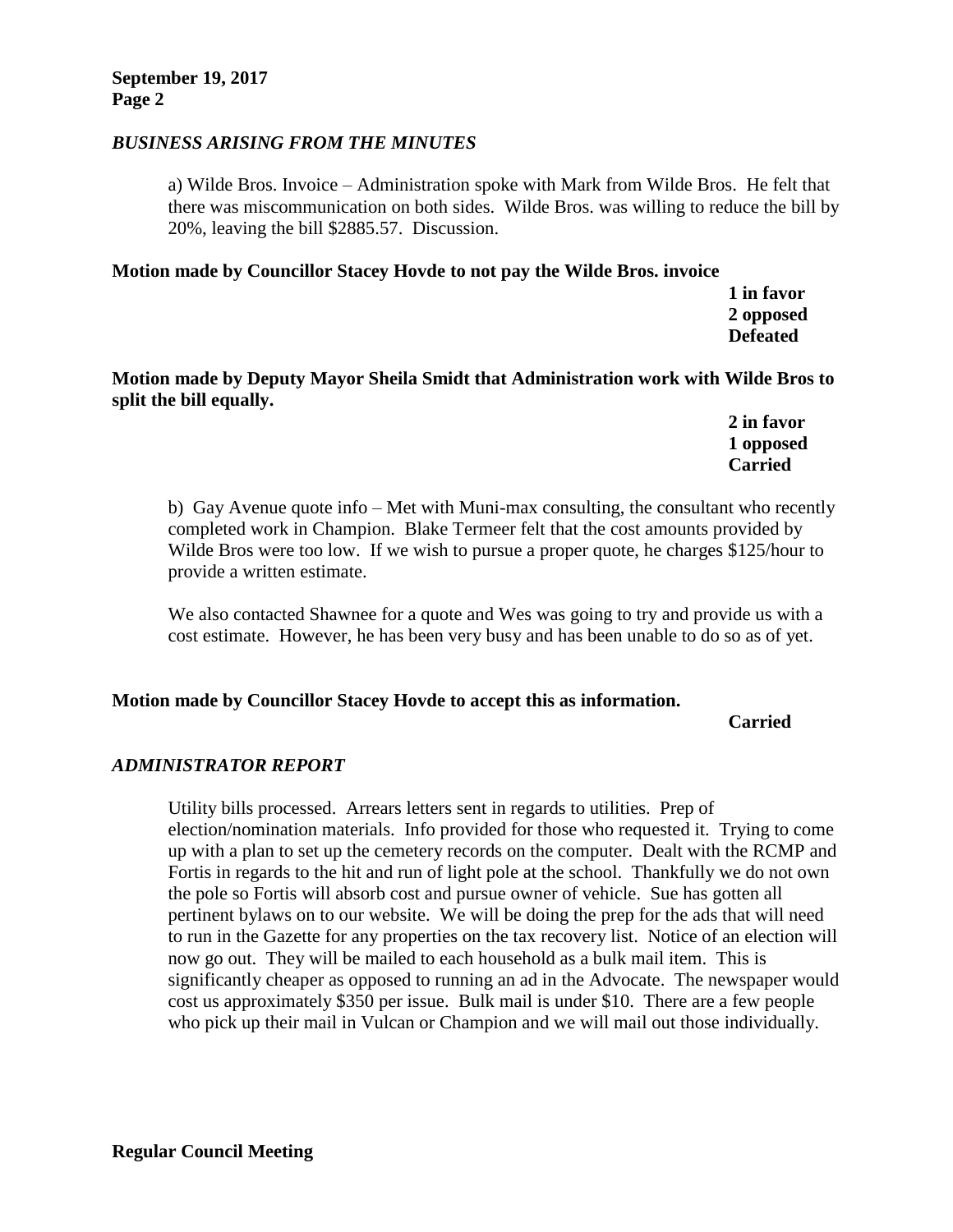**September 19, 2017 Page 3**

#### *FINANCIAL REPORTS*

### **Approval for accounts payable for August 2017. Approval of monthly statement for August 2017.**

#### **Motion made by Councillor Stacey Hovde to accept the financial reports for August 2017. Carried**

#### *NEW BUSINESS*

a) Fortis Franchise fee – Currently we do not collect a franchise fee from Fortis.

#### **Motion made by Deputy Mayor Sheila Smidt to table until next meeting.**

**Carried**

b) Municipal Assessor Bylaw #778 – Glen Snelgrove, of Muniserve Corporation has to step back as our assessor, due to illness in his family. The new assessor will be Benchmark Assessment Consultants Inc. – Christopher Snelgrove – for the duration of the Muniserve contract.

**Motion made by Mayor Kym Nichols to proceed with 1st reading of Municipal Assessor Bylaw #778 Motion made by Deputy Mayor Sheila Smidt to proceed with 2 nd reading of Municipal Assessor Bylaw #778 Motion made by Councillor Stacey Hovde to proceed with 3 rd reading of Municipal Assessor Bylaw #778 By unanimous consent, Reading of Municipal Assessor Bylaw #778.**

**Carried**

c) Election Nominations – 4 nominees Peggy Hovde Stacey Hovde JoAnne Juce Sheila Smidt Election will take place on October 16, 2017 at the Carmangay Outreach School.

#### **REPORTS**

**a) ORRSC** No report

**b) MARQUIS**  See report – page 7

**c) VULCAN DISTRICT SOLID WASTE**  No report

#### **Regular Council Meeting**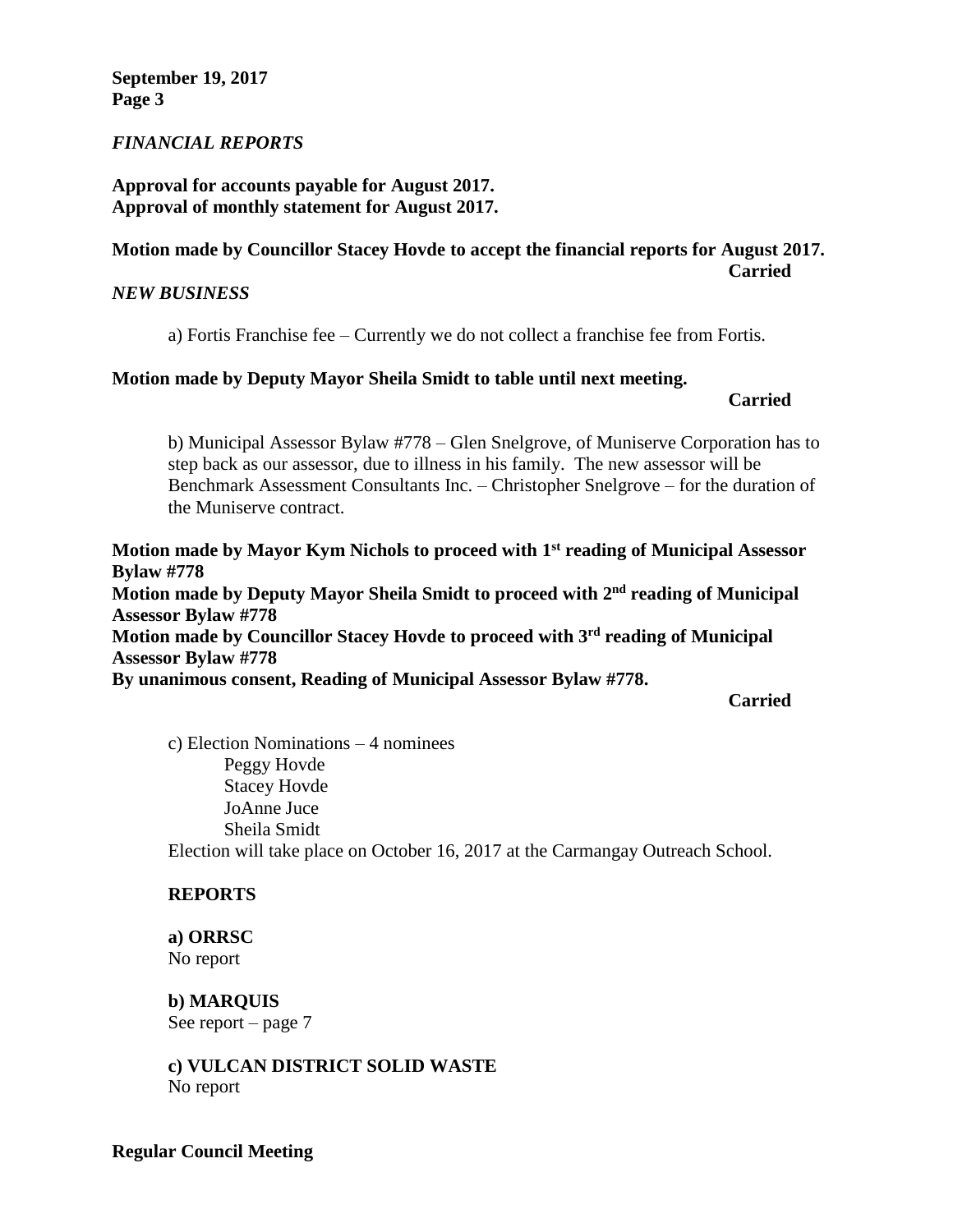**September 19, 2017 Page 4**

# **d) CARMANGAY AND DISTRICT LIBRARY BOARD**

See report – page 8

**e) SUBDIVISION APPEAL BOARD** No report

**f) FCSS**  No report

**g) HALL BOARD** No report

**h) SOUTHGROW** See report – page 9

**i) TWIN VALLEY REGIONAL WATER COMMISSION** No report

**j) MAYORS AND REEVES OF SOUTHWEST ALBERTA** No report

**k) HISTORICAL SOCIETY** No report

**l) REC BOARD** See report – page 10

## **CORRESPONDENCE**

**FCSS – hosting a Poverty Simulation, October 3 – 8am – 11:30am @ Vulcan CRC**

**EXECUTIVE SESSION**

**None**